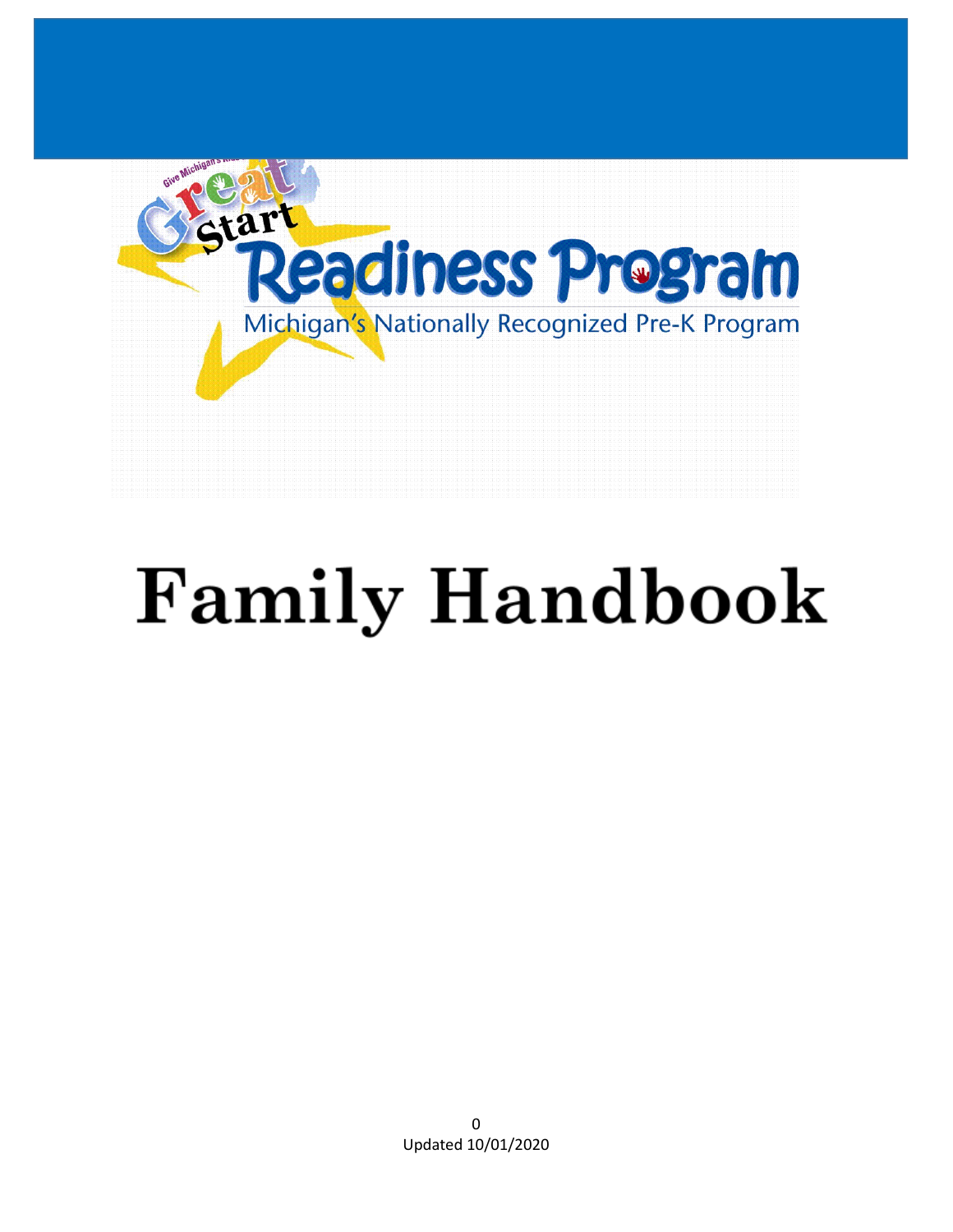# **Table of Contents**

| <b>Program Overview</b>                     | $\overline{\mathbf{3}}$ |
|---------------------------------------------|-------------------------|
| <b>Admission</b>                            | 3                       |
| <b>Eligibility and Enrollment</b>           | 3                       |
| <b>Tuition/Sliding Fee Scale</b>            | 4                       |
| <b>Early Education Philosophy</b>           | 4                       |
| Curriculum                                  | 5                       |
| <b>Developmental Screening</b>              | 5                       |
| <b>Ongoing Assessment</b>                   | 5                       |
| <b>Notice of Program Measurement</b>        | 5                       |
| <b>Confidentiality Policy</b>               | 5                       |
| <b>Inclusion/Cultural Competence Policy</b> | 6                       |
| <b>Special Needs</b>                        | 6                       |
| <b>Referral Policy</b>                      | 7                       |
| <b>Daily Schedule</b>                       | 7                       |
| <b>Rest Time</b>                            | 9                       |
| <b>Food and Nutrition</b>                   | 9                       |
| <b>Family Opportunities</b>                 | 9                       |
| <b>Volunteers</b>                           | 10                      |
| <b>Transition Support</b>                   | 10                      |
| <b>Attendance</b>                           | 10                      |
| Withdrawal                                  | 11                      |
| <b>Weather Policy</b>                       | 11                      |
| <b>Illness/Health Plan</b>                  | 11                      |
| <b>Emergencies/Accidents/Incidents</b>      | 12                      |
| <b>Medication Policy</b>                    | 13                      |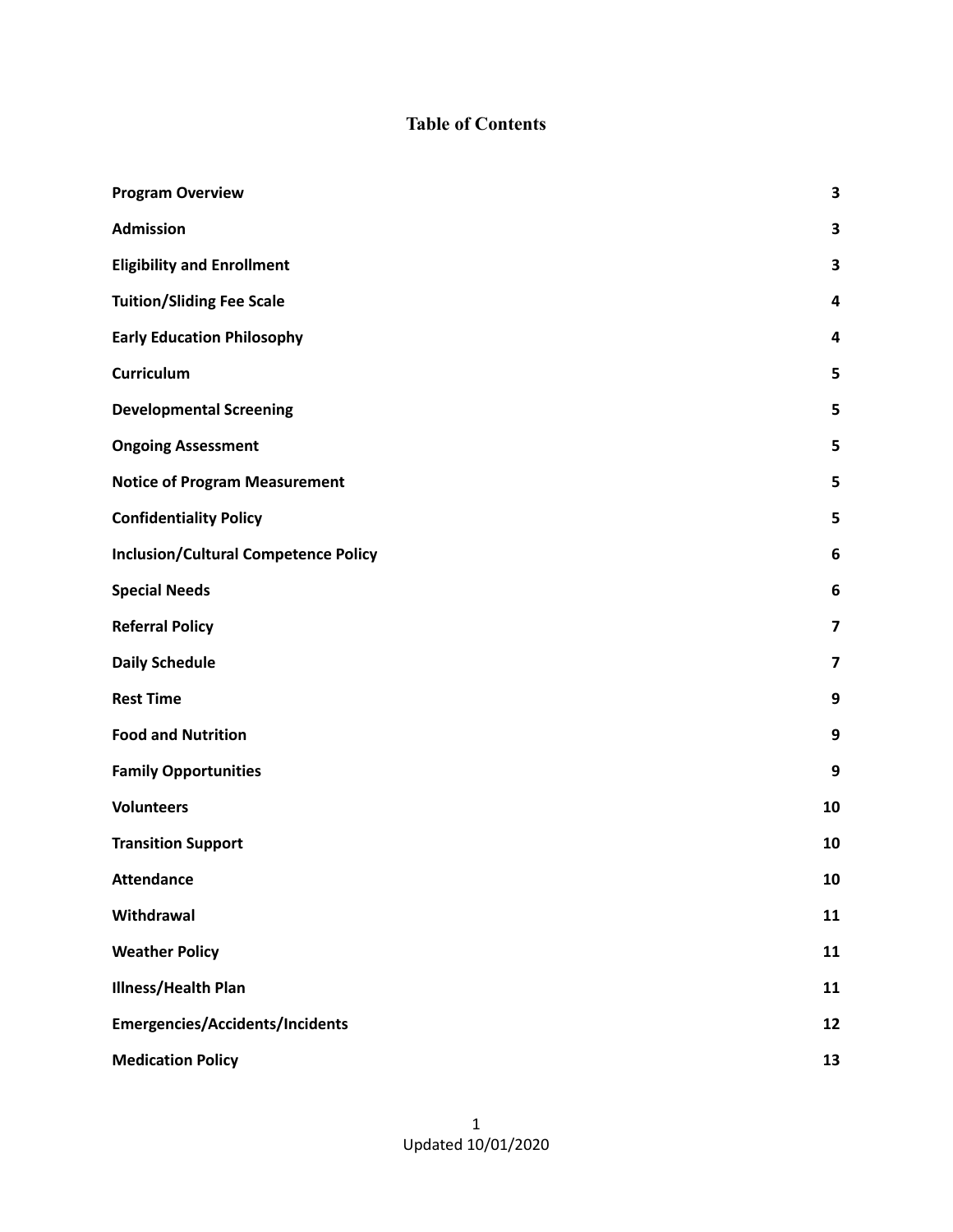| <b>Abuse/Neglect Policy</b>          | 13 |
|--------------------------------------|----|
| <b>Discipline/Guidance Policy</b>    | 14 |
| <b>Dispute Resolution Policy</b>     | 14 |
| <b>Licensing Notebook</b>            | 15 |
| <b>Calendar/Hours of Operation</b>   | 15 |
| <b>Daily Hours</b>                   | 15 |
| Family Handbook Acknowledgement Form | 16 |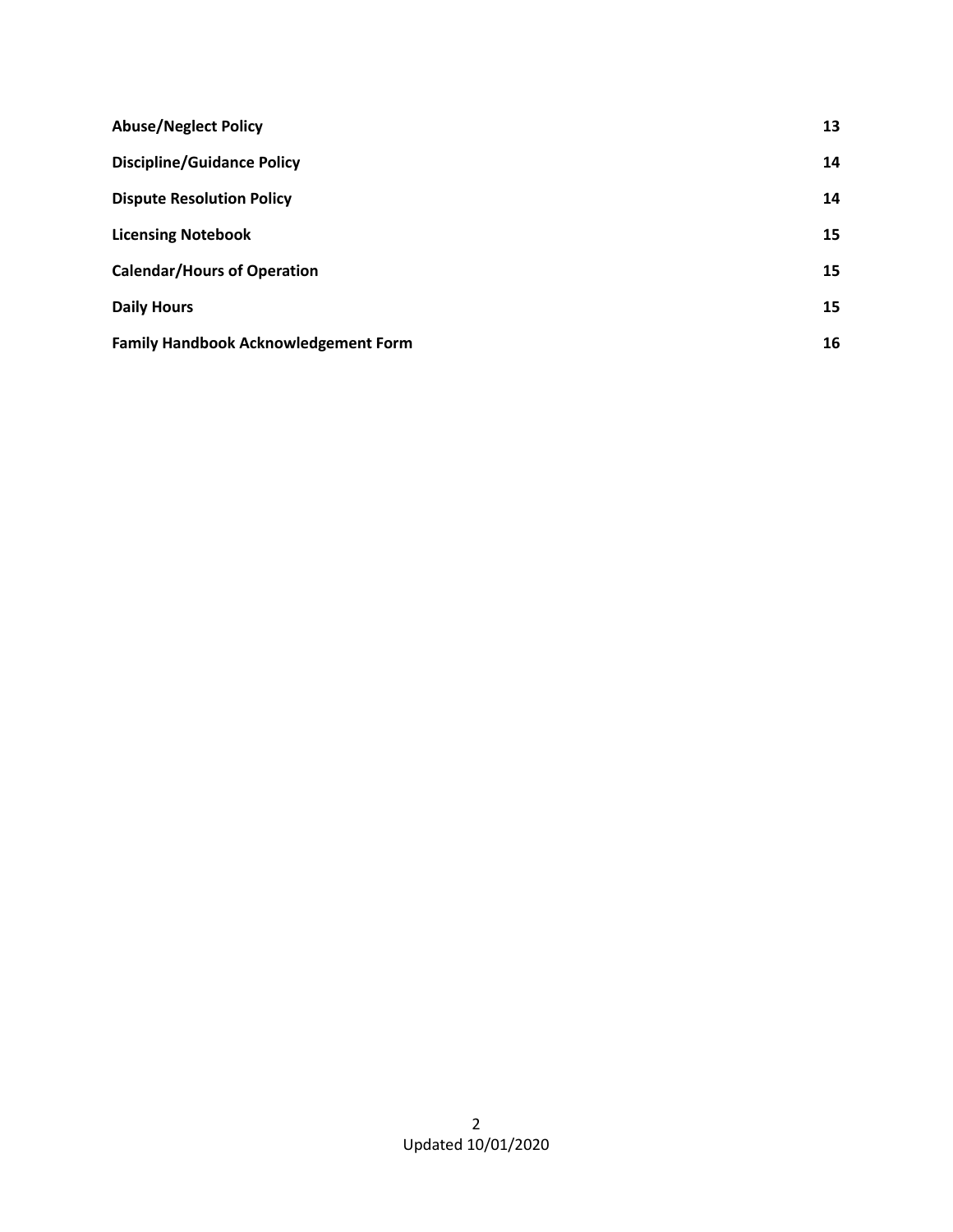### **Program Overview**

The Great Start Readiness Program (GSRP) is a statewide, state-funded preschool program. It is designed for four-year-old children or those who will be four by September 1 of the program year, and who meet certain income eligibility requirements. The Shiawassee Regional Education Service District (SRESD) administers the GSRP program. This program is available in our community through our partnership with the SRESD.

### **Admission**

The center is an equal opportunity provider of child care services. Applications for enrollment are accepted without regard to race, religion, sex, or national origin.

## **Eligibility and Enrollment**

The Michigan Department of Education provides enrollment guidelines and prioritization mandates for which we follow. To be considered for enrollment and tuition assistance, families must apply by submitting a confidential application and documents to verify income. Children that meet the income eligibility will be the first to be enrolled. Children that are over-income but have risk factors will be held until closer to the beginning of the school year to assure that all income-eligible children are found and secured a place in the program.

Per Child Care Licensing and the Michigan Department of Education, all children will also need an immunization record on file by the first day of school (or a waiver), a physical health appraisal form signed by a doctor, documentation of the child's date of birth (preferably the child's birth certificate) and emergency information.

#### **Tuition/Sliding Fee Scale**

The Great Start Readiness Program is funded by the Michigan Department of Education. This program is free to children whose family meets the specific income and eligibility criteria. Children from families whose income exceeds 250% of the Federal Poverty Level (FPL) are required by Michigan law to pay tuition. Legislation allows for 10% of all children participating in the Great Start Readiness Preschool Program to be over the income requirements. For those families, a sliding fee will apply. The tuition rate for eligible children who are funded by MDE, and are above 250% FPL is set by the Shiawassee Regional Service District (SRESD) and is as follows:

School-Day GSRP Sliding Fee (yearly) tuition for Eligible (grant-funded) students: \$362.50 for families between 251% - 350% FPL \$725 for families above 351% FPL

Part-Day GSRP Sliding Fee (yearly) tuition for Eligible (grant-funded) students: \$181.25 for families between 251% - 350% FPL \$362.50 for families above 351% FPL

> 3 Updated 10/01/2020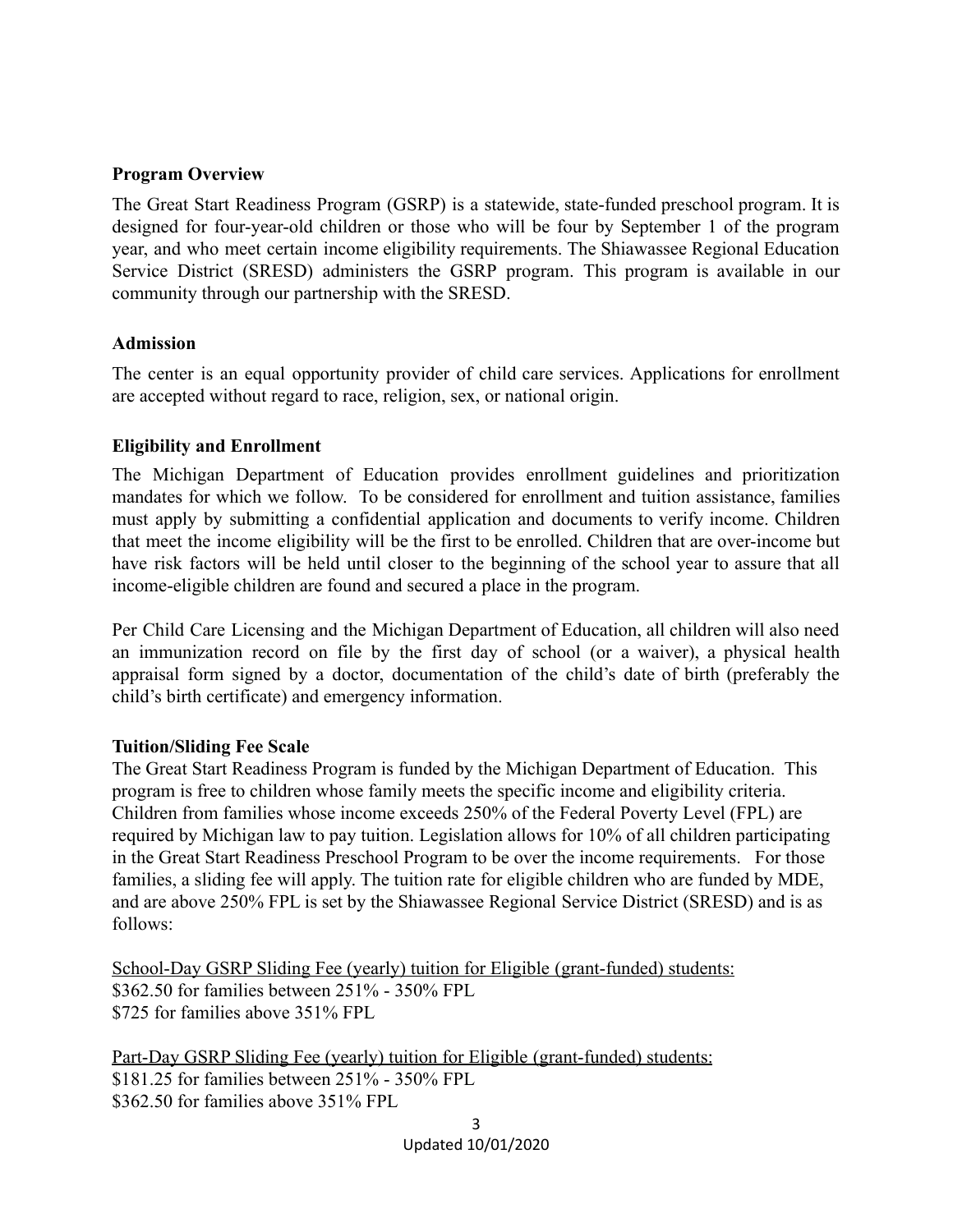# **Early Education Philosophy**

The philosophy of our program is to enrich each child's life socially, intellectually, physically and emotionally. Our classrooms promote an atmosphere of acceptance. We strive to provide safe and nurturing environments where the individual needs of children can be addressed and all children can flourish and grow under the guidance of a highly qualified teaching team.

Our program emphasizes teaching skills geared to each child's stage of readiness and development. Our approach to learning recognizes that children learn by doing. We recognize the tremendous capacity and desire of the young child to discover and explore their environment through hands-on activities using real-life experiences and materials. Our teachers take pride in helping children develop an overall feeling of competence, autonomy, and positive self-concept by challenging and supporting them as active learners. Children are encouraged to do as much for themselves as possible.

Our staff also believes that each family brings their values, language, diversity and traditions into the program. We, therefore, recognize the importance of forming a partnership with families. We strive to promote home/school relationships that are enhanced through open communication and activities. We strive to offer families opportunities for involvement that promote their roles as partners in their child's education.

# **Curriculum**

Our classrooms implement the research-led Connect 4 Learning*®* preschool curriculum where children are active learners, supported and challenged by adults. Connect 4 Learning*®* balances all domains of early learning, including mathematics, science, literacy and social-emotional development within a consistent daily schedule. Both play and academic learning occur daily in the Connect 4 Learning*®* classroom. The curriculum consists of six units that address 140 measurable learning objectives and supports children's development of 10 fundamental thinking processes. Each of these objectives aligns with state early learning standards and seamlessly integrates child-centered activities with teacher-led instruction.

## **Developmental Screening**

All children enrolled in our preschool classrooms will participate in a developmental screening within the first 30 days. Our program uses the Ages and Stages Ouestionnaire (ASO) screening tool. The ASQ looks at each child's strengths and educates families about developmental milestones while incorporating families' expert knowledge about their child. Staff will discuss the results with each family and note any recommended follow-up.

## **Ongoing Assessment**

Our preschool classrooms utilize the HighScope® COR Advantage to record observations and notes about children's actions, interactions and conversations throughout the year. This ongoing assessment information is used to help create lesson plans, while targeting specific skills in the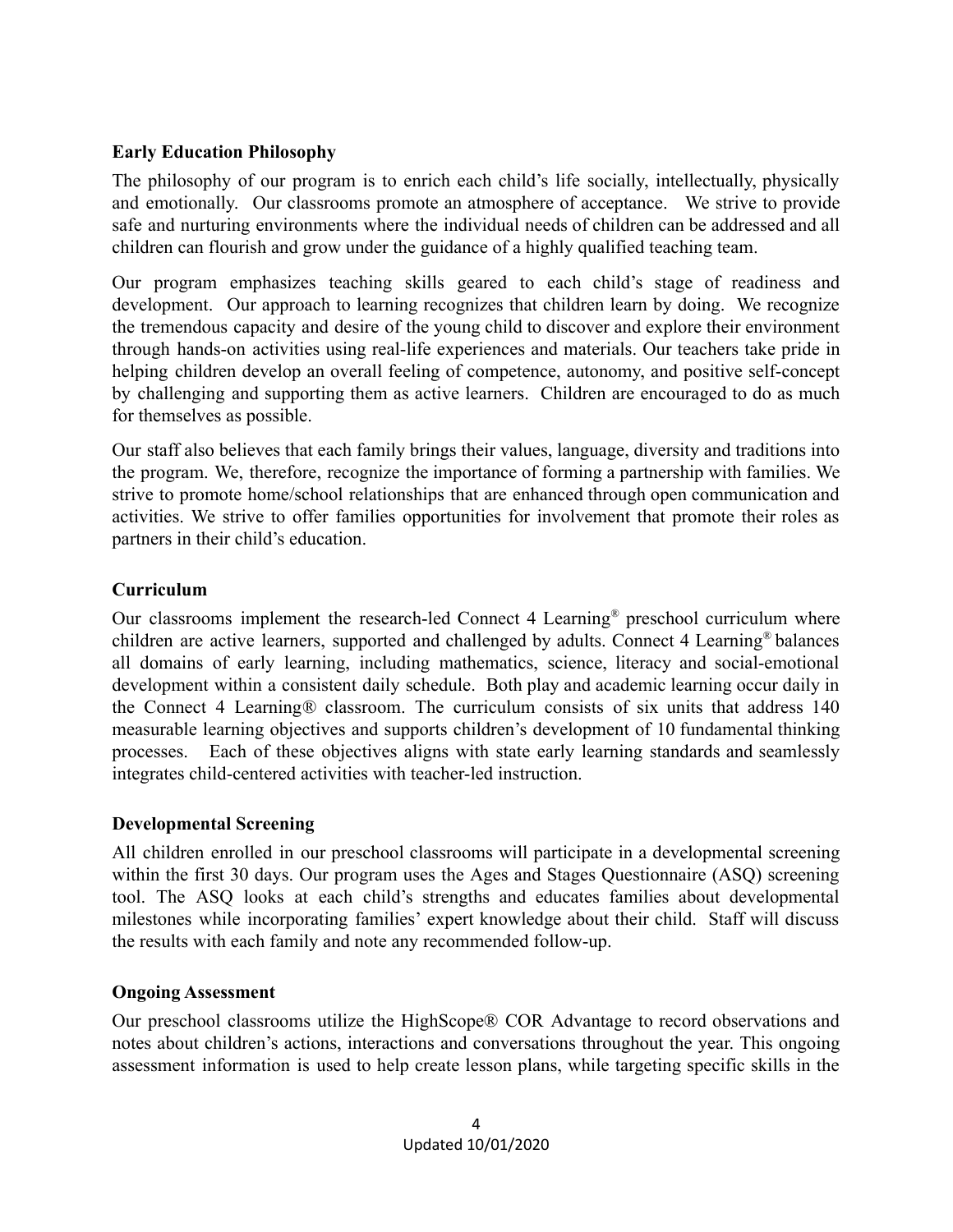classroom. Families will receive a written COR Advantage report at least twice during the school year.

# **Notice of Program Measurement**

Our program is required to work with the Michigan Department of Education to measure the effect of the statewide Great Start Readiness Program. Data about your child is reported and analyzed to support continuous program improvement. Data is confidential and will not be shared with others in any way that your child or family could be identified.

For any questions, you may contact:

Michigan Department of Education, Office of Great Start, 608 W. Allegan, PO Box 3008, Lansing MI 48909 or 517-241-7004.

# **Confidentiality Policy**

Every child and parent in the program deserves privacy and respect. Parents can be assured that all information regarding children and families is kept in strict confidence by staff. Student information is gathered in accordance with the Michigan Department of Education requirements for GSRP. Licensing has access to all licensing-required child records. Parents/legal guardians have the right to look at or ask for a copy of his/her child's educational record (unless a court order denies such access.) Anyone else requesting information must get written consent from the parent/legal guardian.

## **Inclusion/Cultural Competence Policy**

Our staff believe ALL children benefit by interacting and socializing with their peers in a high-quality learning environment. We are committed to promoting learning, fostering growth, and ensuring the health and safety of all students, regardless of race or ethnicity, family composition, socio-economic status, education, immigration status, religion, language, occupation, home, interests, skills or developmental needs. We offer an inclusive early childhood program, which strives to promote acceptance, understanding, and development of all children and all families. We believe it is important to respect and value all families represented in our program and beyond our community. Some of the strategies we use to promote family cultures include: inviting families to contribute to the classroom (materials, reading, share/ demonstrate a skill or hobby, planning events), displaying family pictures, providing educational materials in the classroom that reflect value for diverse languages, ethnicities, and cultures (books, dress-up clothes, puppets, dolls, food and kitchen utensils, music)

We also believe all children develop at different rates and attain skills at different times. We strive to develop appropriate activities to meet each child's unique needs. Children are not excluded or expelled because of the need for additional developmental, medical or behavioral support.

Our program has access through the Shiawassee Regional Education Service District (SRESD) to speech and language therapy, occupational therapy, physical therapy, and social work services for all identified and eligible children per their written Individual Education Plan (IEP). See the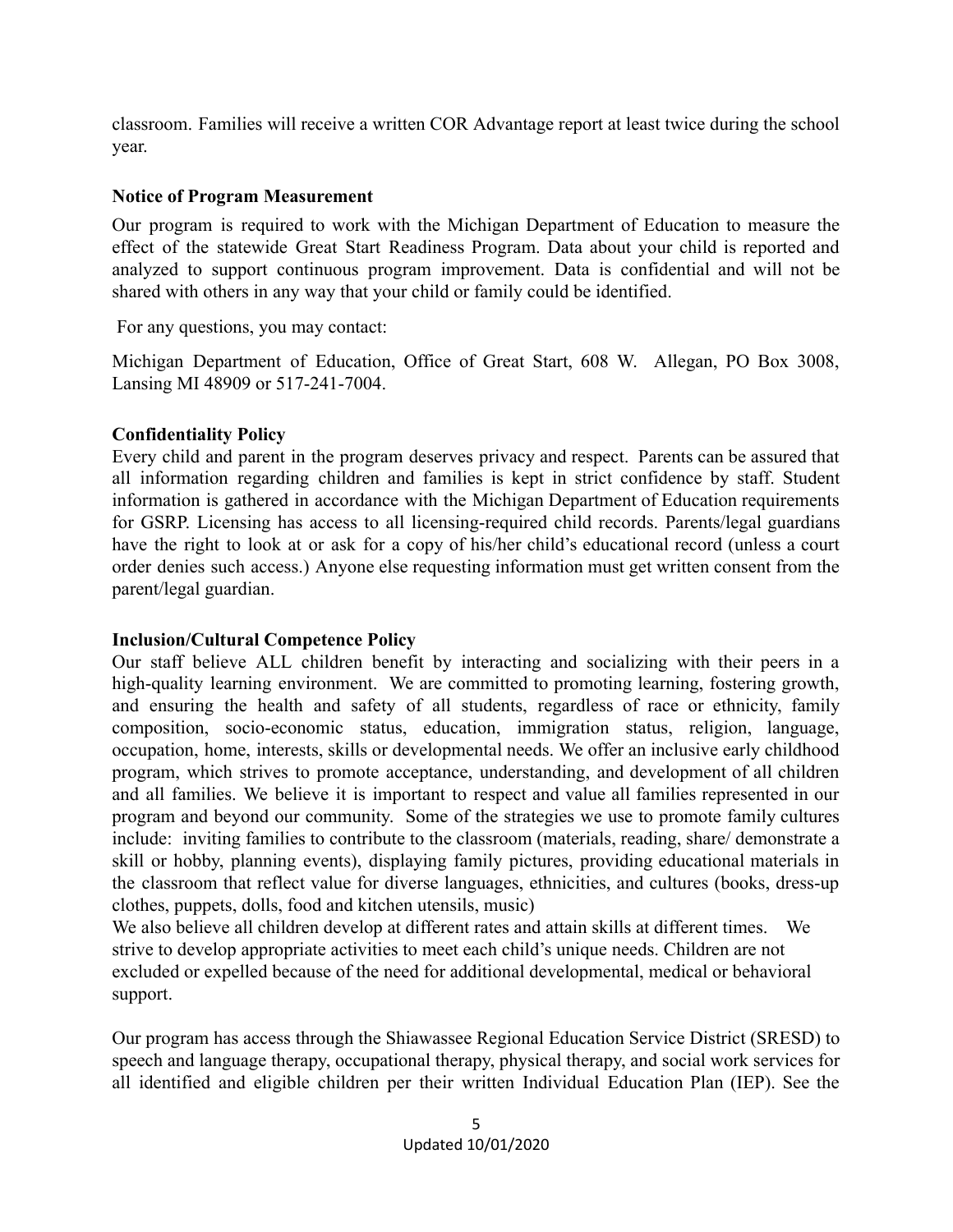referral policy below for more information about how a family may access additional consultation or services for their child.

# **Special Needs**

Our goal is to meet the needs of all children and their families. This means, that within reason, we will make accommodations for children with special needs. Occasionally, there are needs that cannot be met by the center. If a child poses a threat to himself, his surroundings, or to other people, special guidance will be sought. We may need to devise a plan that involves outside help, counseling, or an alternative program for 2 hours.

The Americans with Disability Act states that the center has the obligation to attempt to accommodate children with special needs before they are denied for care. The center is under no obligation to accept a child that we cannot accommodate within reason.

# **Referral Policy**

If staff or family have any concerns about how a child is developing and/or progressing, a meeting will be held. This meeting (known as a staffing or consultation) will include the family, teacher, program coordinator and/or support services staff. Families will decide what, if any, next steps should be taken to address the area of concern. Next steps may include any of the following: different learning strategies, further assessments, modified daily schedule, etc. Please do not hesitate to discuss any concerns you may have about your child's development with your child's teacher.

# **Daily Schedule**

Our goal is for your child to feel secure and independent, to move from one activity to another as easily and confidently as possible. We develop the daily schedule with these goals in mind and follow the schedule each day.

| 15 minutes    | <b>Breakfast/Lunch Time:</b> Family-style meals support children doing things<br>for themselves (e.g., serve themselves, pour beverages, distribute napkins,<br>and wipe up spills.) Children choose whether to eat, what to eat, and how<br>to eat. Adults eat and have meaningful conversations with the children.<br>Children are encouraged to clean their own space including disposal of<br>leftovers, wiping up tables, and pushing in their own chairs. |
|---------------|-----------------------------------------------------------------------------------------------------------------------------------------------------------------------------------------------------------------------------------------------------------------------------------------------------------------------------------------------------------------------------------------------------------------------------------------------------------------|
| 15-20 minutes | <b>Welcome and Read Aloud:</b> Children and adults together begin the day<br>with sharing and announcements and often a welcome song. The Read<br>Aloud portion of this daily activity introduces high-quality books to<br>children and each book is carefully chosen to support children's learning,<br>engagement and conversation about the unit of study.                                                                                                   |
| 10-15 minutes | <b>Connect:</b> This brief large group time typically is used to introduce or<br>review concepts and games that will be featured in Small Group Time.                                                                                                                                                                                                                                                                                                           |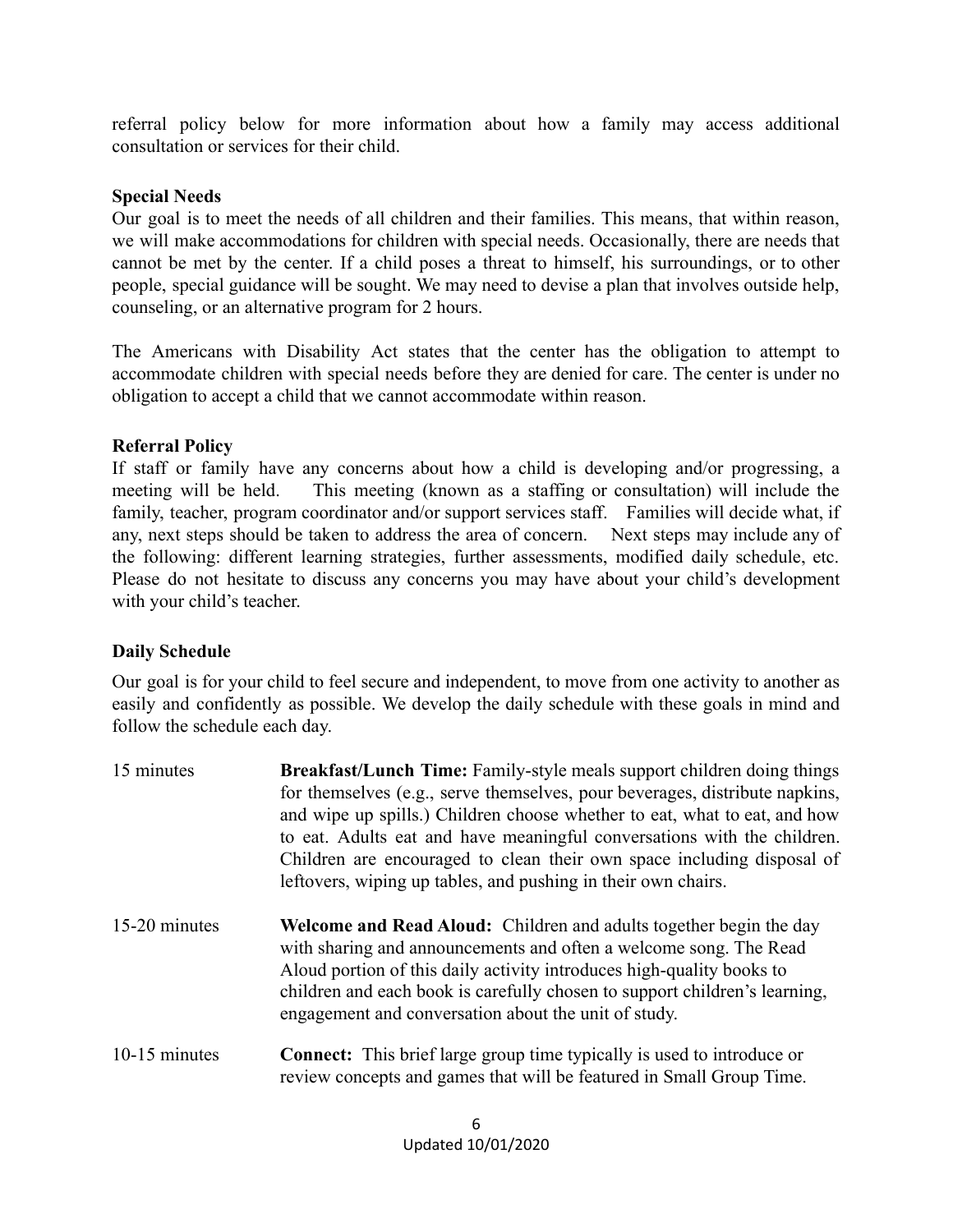| 10 minutes    | <b>Planning:</b> Children indicate their plans to adults in a place where<br>conversations can occur and where people and materials are visible.                                                                                                                                 |
|---------------|----------------------------------------------------------------------------------------------------------------------------------------------------------------------------------------------------------------------------------------------------------------------------------|
| 60 minutes    | Free Choice Play at Learning Centers: Children make many choices<br>about where and how to use materials. Adults participate as partners in<br>child-initiated play and encourage children's problem solving both with<br>materials and during times of social conflict.         |
| 5 minutes     | <b>Clean Up:</b> Children and adults clean up together.                                                                                                                                                                                                                          |
| 10 minutes    | <b>Recall:</b> Gathered in small group settings, children choose Work Time<br>experiences to talk about and reflect upon.                                                                                                                                                        |
| 15-30 minutes | <b>Small Group Time:</b> This adult-initiated time gathers 3-4 children and a<br>teacher together. The lessons are designed to support each child's<br>development. Small group lessons include many games and fun activities<br>for a teacher and children to work on together. |
| 5-10 minutes  | <b>Fast Focus:</b> This brief large group time reinforces the learning for the day.<br>These lessons include many fun games, songs and gross-motor activities<br>and often alphabet letter introduction or review.                                                               |
| 30 minutes    | <b>Outside Time and Preparations for Dismissal</b>                                                                                                                                                                                                                               |

# **FULL SCHOOL-DAY CONTINUATION**

| 45 minutes    | Lunch: Children choose whether to eat, what to eat, and how much to eat.<br>Adults eat and have meaningful conversations with the children. Children<br>are encouraged to develop independence by disposal of leftovers and<br>pushing in their own chairs                       |
|---------------|----------------------------------------------------------------------------------------------------------------------------------------------------------------------------------------------------------------------------------------------------------------------------------|
| 45-60 minutes | <b>Plan/Free Choice/Cleanup/Recall</b>                                                                                                                                                                                                                                           |
| 45-50 minutes | <b>Quiet/Resting Time:</b> Resting is a time for sleeping or quiet on-your-own<br>play.                                                                                                                                                                                          |
| 15-30 minutes | <b>Small Group Time:</b> This adult-initiated time gathers 3-4 children and a<br>teacher together. The lessons are designed to support each child's<br>development. Small group lessons include many games and fun activities<br>for a teacher and children to work on together. |
| 15 minutes    | <b>Snack:</b> An optional nutritious snack is provided. Children are<br>encouraged to develop independence by disposing of their own leftovers,<br>napkin, cup, etc and pushing in their own chairs.                                                                             |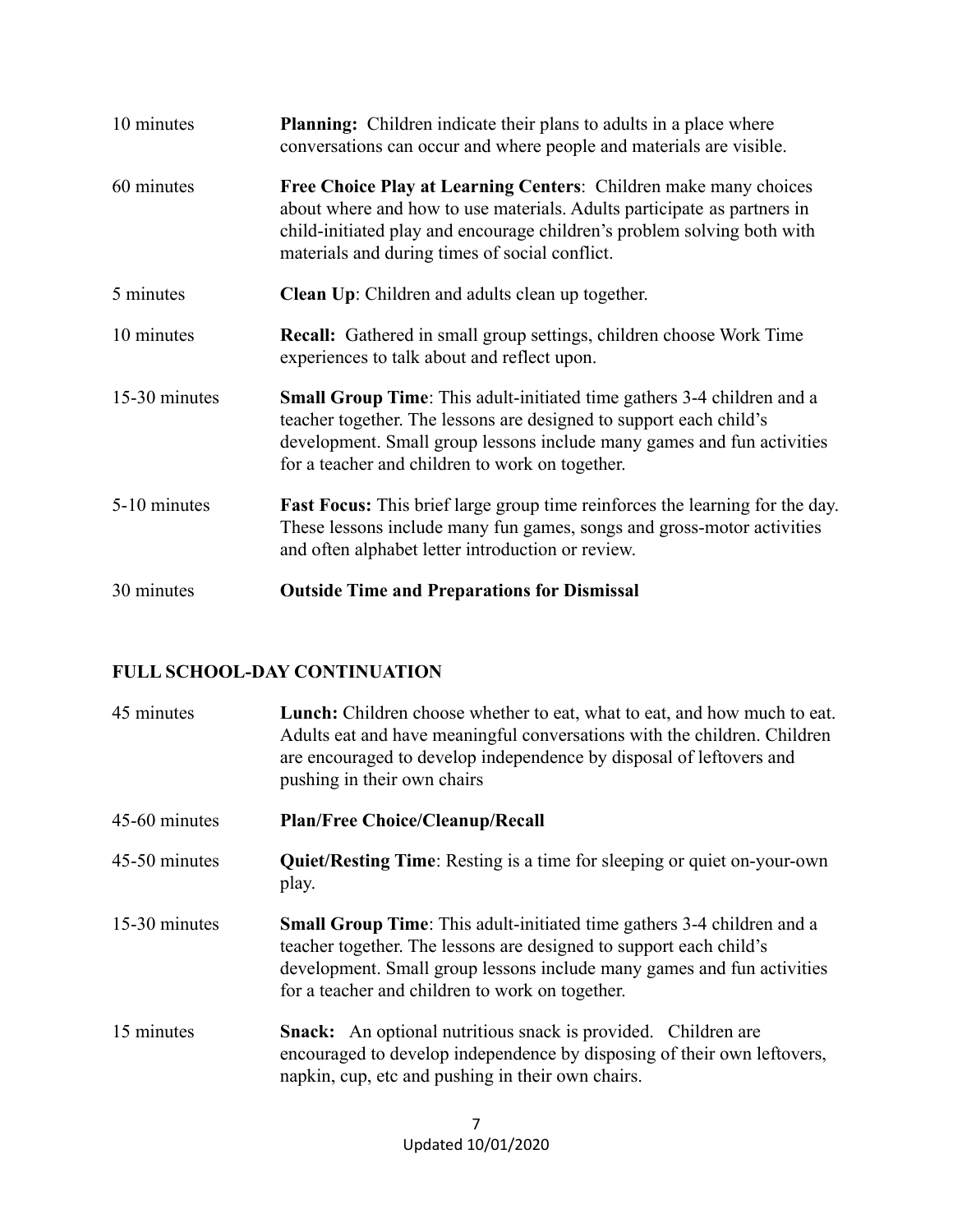| 5-10 minutes | <b>Fast Focus:</b> This brief large group time reinforces the learning   |
|--------------|--------------------------------------------------------------------------|
|              | For the day. These lessons include many fun games, songs and             |
|              | gross-motor activities and often alphabet letter introduction or review. |
| 30 minutes   | Outdoor time and preparations for dismissal                              |

# **Rest Time**

Children attending a program of 5 hours or more are required to participate in a quiet afternoon rest time. This time will be no longer than one hour. Resting is a time for sleeping or quiet, solitary, on-your-own cot play. The room will be darkened and each child will be encouraged to rest quietly on his/her own cot or mat for this period of time. You are welcome to send your own small pillow, small blanket and/or an item to cuddle with, if you choose. Children who do not fall asleep during rest time are provided quiet learning activities.

# **Food and Nutrition**

Nutrition is extremely important to your child's healthy physical and mental development. Helping our children develop healthy eating habits and offering a diverse set of food experiences while they are young, can lead to life-long benefits. As an important part of our program, it is our pleasure to provide highly nutritious meals and snacks. Our program participates in the Child and Adult Care Food Program and follows their recommendations for daily nutrition components and portions. Families will not be charged for any meals or snacks that are served as part of the regular school day. It is preferred that all children eat the meals that are provided. Classroom adults also join children for meals and eat the same foods, offering positive adult models of nutritious eating habits. **If your child has any food allergies or other special dietary needs documented by the child's doctor, please discuss this with the program director and teacher.**

*In accordance with Federal Law and USDA Policy, this institution is prohibited from discriminating on the basis of race, color, national origin, sex, age or disability. To file a complaint of discrimination, write USDA, Director, Office of Civil Rights, Room 326-W, Whitten Building, 1400 Independence Ave., SW, Washington, DC 20250-9410 or call (202) 720-5964 (voice and TDD). USDA is an equal opportunity provider and employer*.

# **Family Opportunities**

Our program strives to create a strong home-school partnership by providing families a variety of ways to be involved. We value family input and feedback and fully understand that communication and positive relationships are keys to successful partnerships. As a parent, you have the opportunity to become involved in your child's education in a variety of ways.

● **Home Visits/Family Conferences**: Preschool families participate in two home visits and two family conferences during each school year (Fall/Spring). The teaching team uses these opportunities to provide program information and individualized activities, promote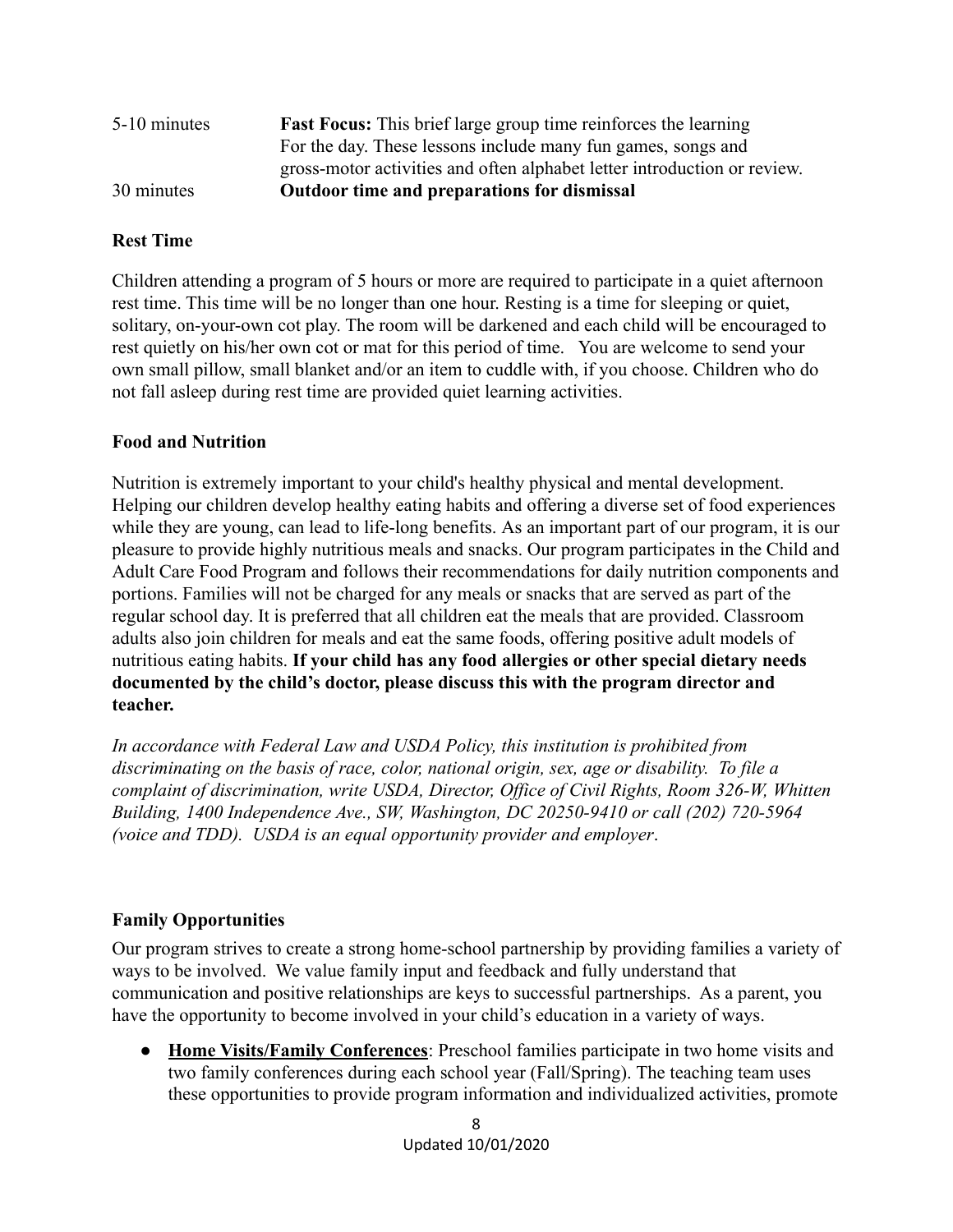open communication, ease transitions, develop child/family goals, and review your child's growth, strengths and opportunities.

- **Local Advisory/Data Team Meetings**: Families are encouraged to participate as active members of our Local Advisory and/or Data Team Meetings that are held at least two times per year. These meetings seek input from families on program policies and local considerations including recruitment, food service, field trips, child growth data, attendance, and program quality data.
- **Shiawassee Great Start Parent Coalition**: This group is interested in early childhood planning and decision-making in our county. The group meets monthly. It is a great way to learn more about community events, resources and network with other families. If you have an interest in being a part of this group, please follow the Great Start Shiawassee Facebook page or contact the Shiawassee Great Start Collaborative Director at 989-725-2581.
- **School Readiness Advisory Committee**: This is a county-wide advisory group that meets 3 times a year to review and advise decision-makers on GSRP policies and review recruitment, access, enrollment and child outcomes information at the county level. The committee is made up of a diverse group of school staff and parents. If you have an interest in serving on this committee please contact the Shiawassee Great Start Collaborative Director at 989-725-2581

## **Volunteers**

Due to COVID restrictions this year, we will not be able to have volunteers in the classroom.

Research shows children whose families are involved in school activities do better in school. Occasionally, staff will specifically ask for family volunteers for special activities like field trips, parties, etc. All volunteers must be supervised by classroom staff at all times. Volunteers attending field trips will be required to have a completed ICHAT form on file and a DHS Central Registry Clearance on file prior to volunteering, as there may be times that the volunteer is not going to be directly supervised by the center staff. This applies to grandparents and other important people that may wish to participate in a child's educational experiences.

# **Transition Support**

Our staff is dedicated to making the transition from GSRP to your child's next classroom as smooth and as positive as possible. You and your family will be guided through the process with information and support from our staff. Your child will have the opportunity to see and discuss the many thrilling things about their next steps. Please do not hesitate to contact us with any questions.

## **Attendance**

Our program strongly believes in the importance of regular attendance. Many studies have shown that preschool students who attend regularly are significantly more likely than chronically absent preschoolers to be ready for kindergarten and to attend school regularly in later grades.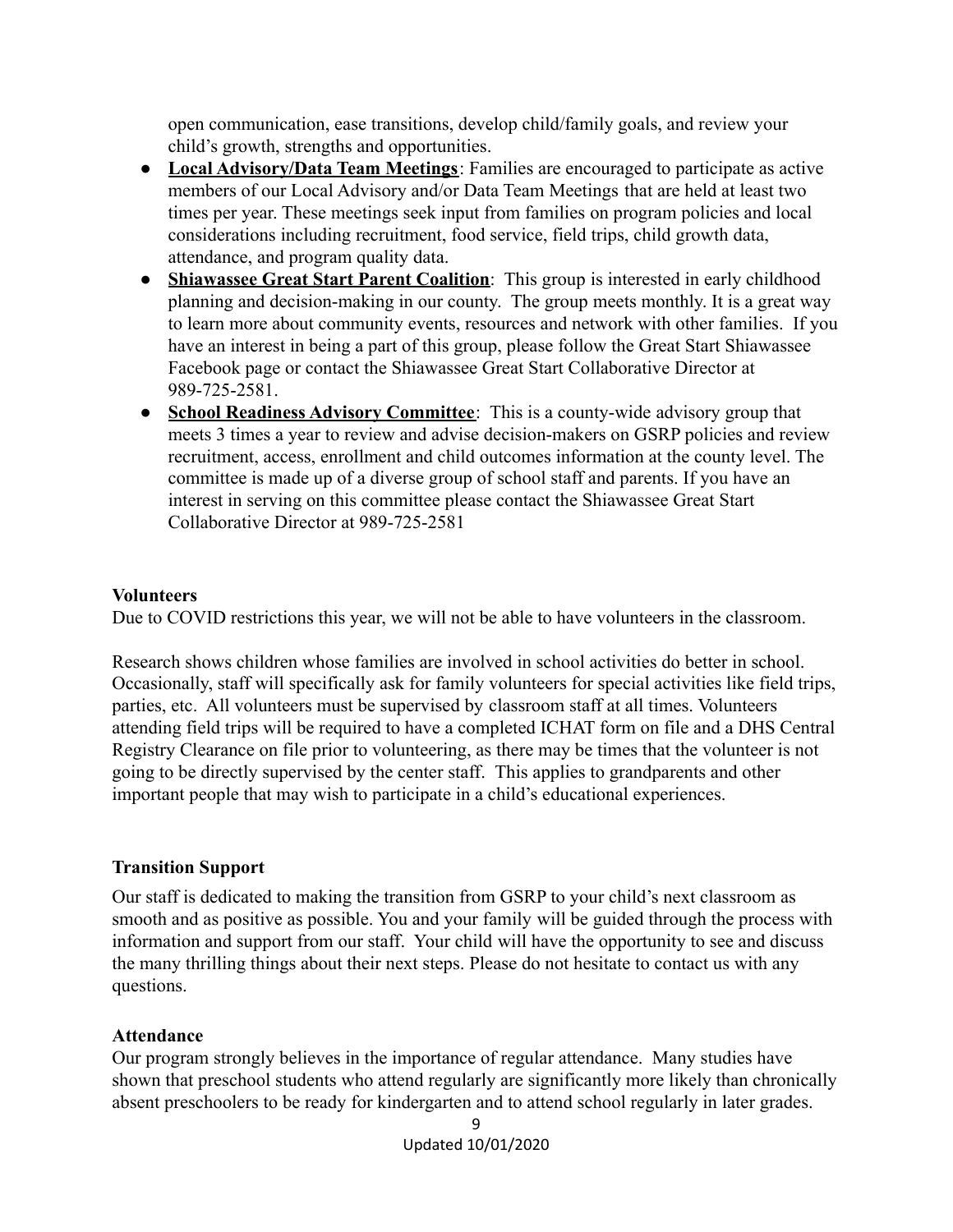We would like to help you in supporting good attendance habits in your child. We fully understand that circumstances arise where your child may not be at school. **If your child is going to be absent, it is very important that you call and inform the teacher or office.** You may call and leave a message at any time of the night or early morning. Office: 810-266-4671

## **Withdrawal**

It is the expectation that all children enrolled in our program will complete the full school year. However, if you need to withdraw your child from the program, for reasons such as a family move, chronic or severe illness limiting participation, please notify us as soon as possible. If a child has been absent from the program for more than 10 consecutive days without notice, a letter will be sent to you asking if you intend to continue in the program. If we do not hear from you within the time stated in the letter, your child will be dropped from the program and another child on the waiting list will be enrolled.

# **Weather Policy**

If severe weather were to arise, your child's safety is the first consideration. The following is the policy for bad weather conditions:

If Byron Area Schools are closed or delayed due to inclement weather, the program will be closed. In the event of a delayed start, the morning session will be canceled. Please listen to radio stations serving the area for all school weather related announcements. We also offer School Messenger to receive notifications by text.

# **Illness/Health Plan**

As part of the program requirements, each child will be asked to have on file a current Health Appraisal that is less than 12 months old at the time of enrollment. It is also required that all children be up to date on their immunizations. Support and assistance in connecting with the local Health Department and or a physician will be provided as needed, but the immunization law and health requirements will be strictly applied for the safety and benefit of all. All health records will be reviewed. These documents keep the program compliant with childcare laws and help to provide a safe and healthy learning environment for all students and staff. Each fall we are required to report vaccination information and waivers to the State of Michigan. If your child is not current, you will receive a pre-generated letter indicating what vaccinations are needed and due dates.

As an additional part of our program, we also welcome our local health department here to provide annual vision and hearing screenings as an important service in helping families support the healthy development of their child. Based on those results, the Health Department may make referrals or recommendations to families and provide assistance in linking services between health care professionals and our families.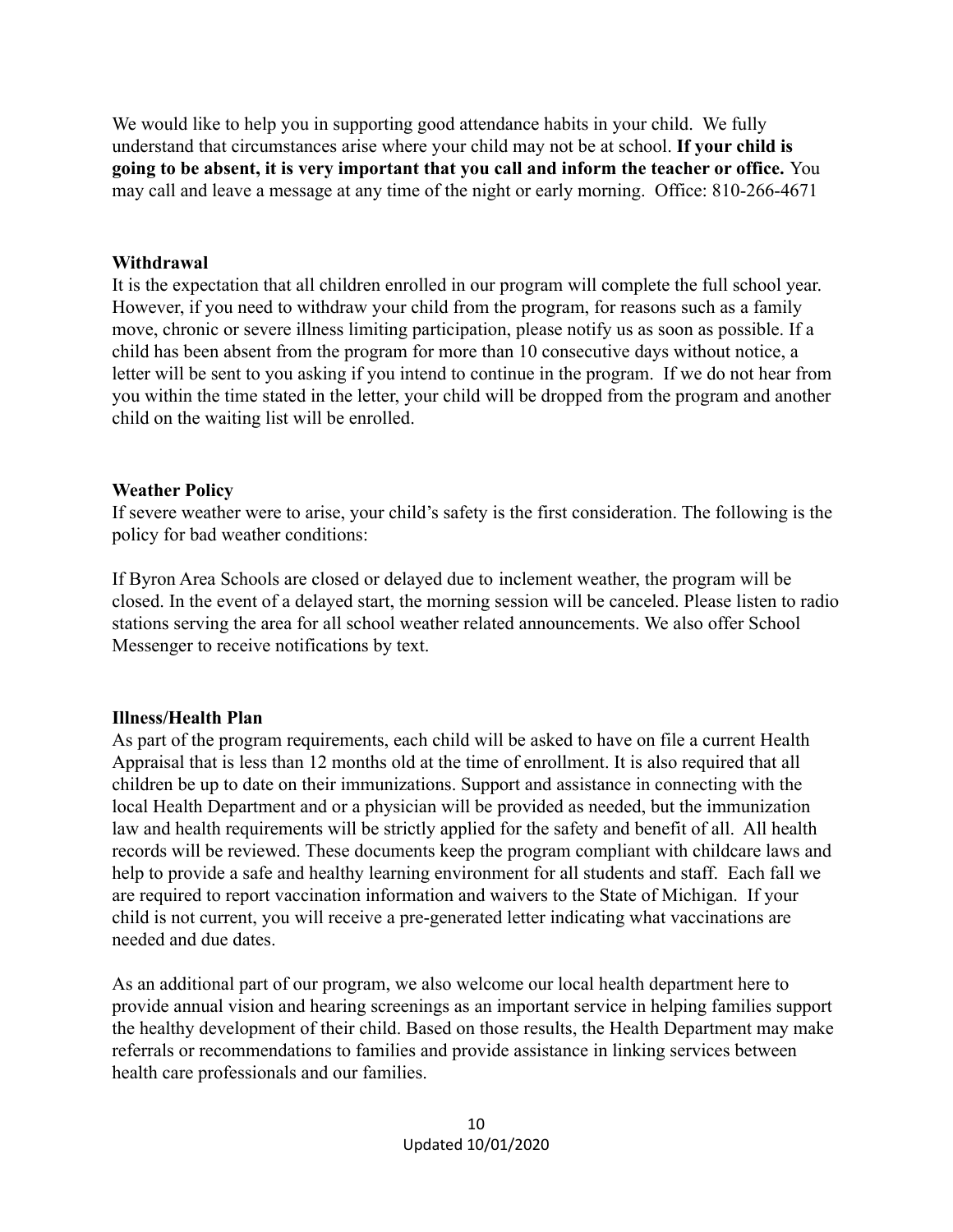If you believe your child is ill, we encourage safeguarding the health of all our children by requesting that families follow these guidelines when deciding if a child is well enough to attend. In addition, families will be contacted by phone to pick up the child, if he/she becomes ill at school, which may include exhibiting any of the following symptoms:

| Symptom                                                                             | The child may return to school when                                                                                                                            |  |
|-------------------------------------------------------------------------------------|----------------------------------------------------------------------------------------------------------------------------------------------------------------|--|
| Fever                                                                               | Fever registers 98.6 degrees F without the use of medication and the child<br>is acting normally well                                                          |  |
| <b>Running Nose</b>                                                                 | Thick, yellow or green discharge clears up                                                                                                                     |  |
| Earache                                                                             | A physician examines the ears and recommends the child return to school                                                                                        |  |
| Rash                                                                                | A physician determines the cause and recommends the child return to<br>school                                                                                  |  |
| Sore Throat                                                                         | A physician determines the cause and that no strep or communicable<br>infection exists and the child may return to school                                      |  |
| Pale or Flushed Skin                                                                | Color returns to normal                                                                                                                                        |  |
| Red or Watery Eyes                                                                  | Eyes return to normal and no infection exists                                                                                                                  |  |
| Vomiting or Diarrhea                                                                | No further symptoms exists and the child is eating normally without<br>causing upset stomach, vomiting or diarrhea                                             |  |
| Draining Sore                                                                       | Until draining stops                                                                                                                                           |  |
| Communicable Disease/Condition<br>(e.g. chicken pox, mumps,<br>ringworm, influenza) | Physician approves returning to school. Please call the lead teacher to<br>report this problem even if the condition first appears during a vacation<br>break. |  |

## **Emergencies/Accidents/Incidents**

In the event of an injury, accident or medical emergency our immediate concern is to aid the child/children. The family of the child will be contacted. If we are unable to make contact and emergency treatment is required, the child will be taken to the hospital specified on your emergency card. Your authorization for the program to take emergency medical measures deemed necessary is part of this agreement. An accident report will be completed and filed per child care licensing guidelines. Parents will be notified immediately. Examples of situations that would require an incident report to be used:

- 1. A child becomes ill or receives an injury that requires first aid or medical treatment.
- 2. A child receives a bump on the head or other visible injury, regardless of treatment.
- 3. A child is transported by ambulance.
- 4. An unusual incident occurs that jeopardizes the safety of a child, such as a child left unattended, there is a vehicle accident (with or without injuries), or a child is exposed to a threatening person or situation.
- 5. There is an allegation made, or reasonable suspicion, of child abuse, including inappropriate touching.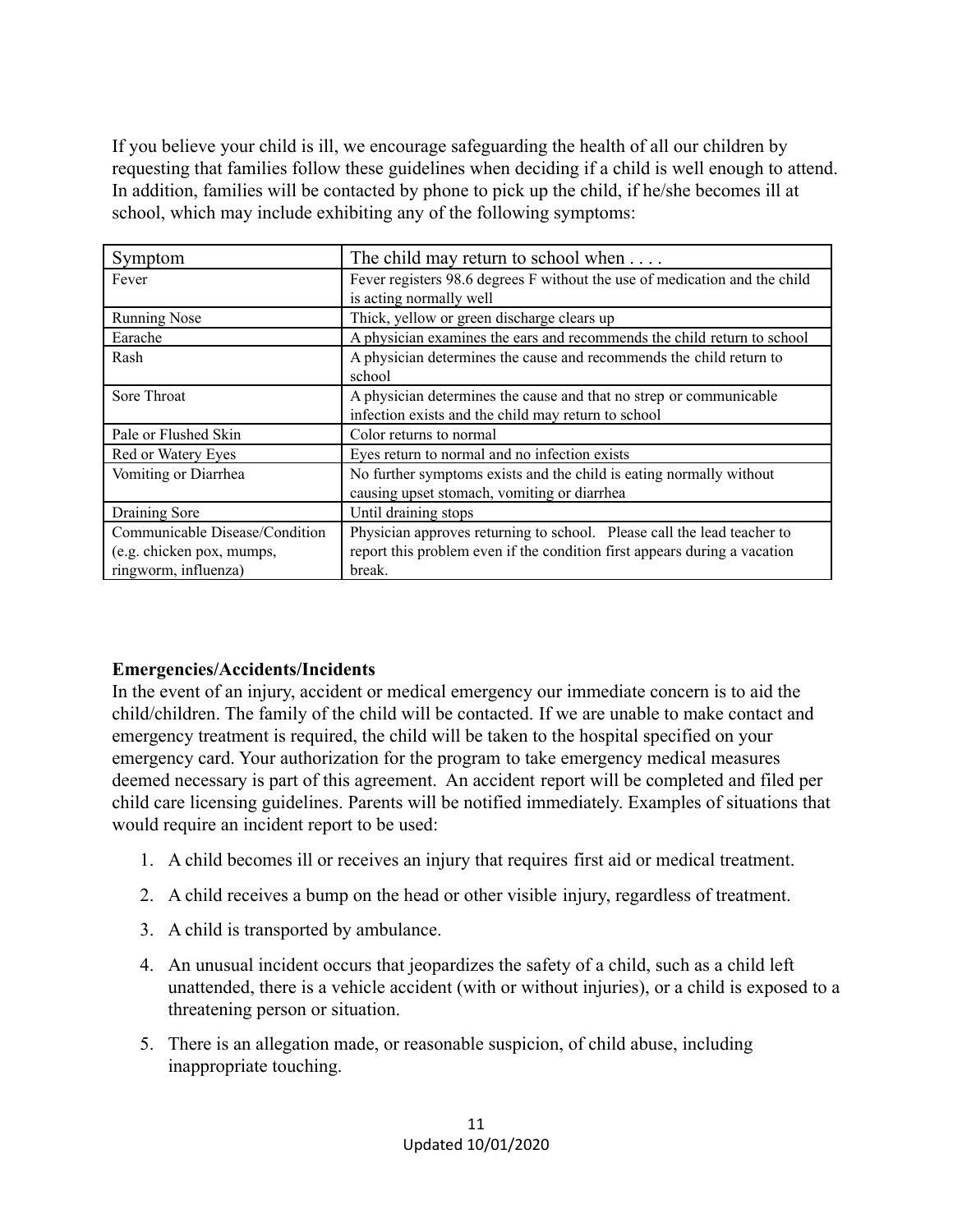# **Medication Policy**

Written permission by the parent or guardian AND your child's doctor is the only way we can administer medication to your child. According to Michigan Law (MCL 380.1178), it will only be under the following conditions:

- All medications must be in the original/prescription container
- The dosage must be clearly stated on the front
- The prescription name must be listed on the container and form
- The child's name must also appear on the prescription container.

When the family brings in medication, it must be hand-delivered to the teacher and must be accompanied by the "Medication Permission and Instructions for Child Care Homes/Child Care Center Form," as developed by the State of Michigan Department of Human Services—OCAL-1243. All medications must be logged on this form as well.

Medications are stored in an area that is out of reach of children and accessible only to trained, designated staff.

## **Abuse/Neglect Policy**

Act 238 of the Public Acts of 1975, known as the Child Protection Law, requires that any school administrator, teacher, counselor, nurse, school social worker, or childcare provider, report all cases of suspected physical or sexual abuse or neglect of children less than 18 years old. Therefore, if any staff has reasonable cause to believe that a child has been the victim of abuse or neglect they must proceed as follows:

- Make an immediate verbal report to the Protective Services Division of the Department of Health and Human Services.
- Notify the Program Coordinator of the suspected abuse/neglect.
- Within 72 hours, file a written report with Protective Services on the approved form, available from the administrator.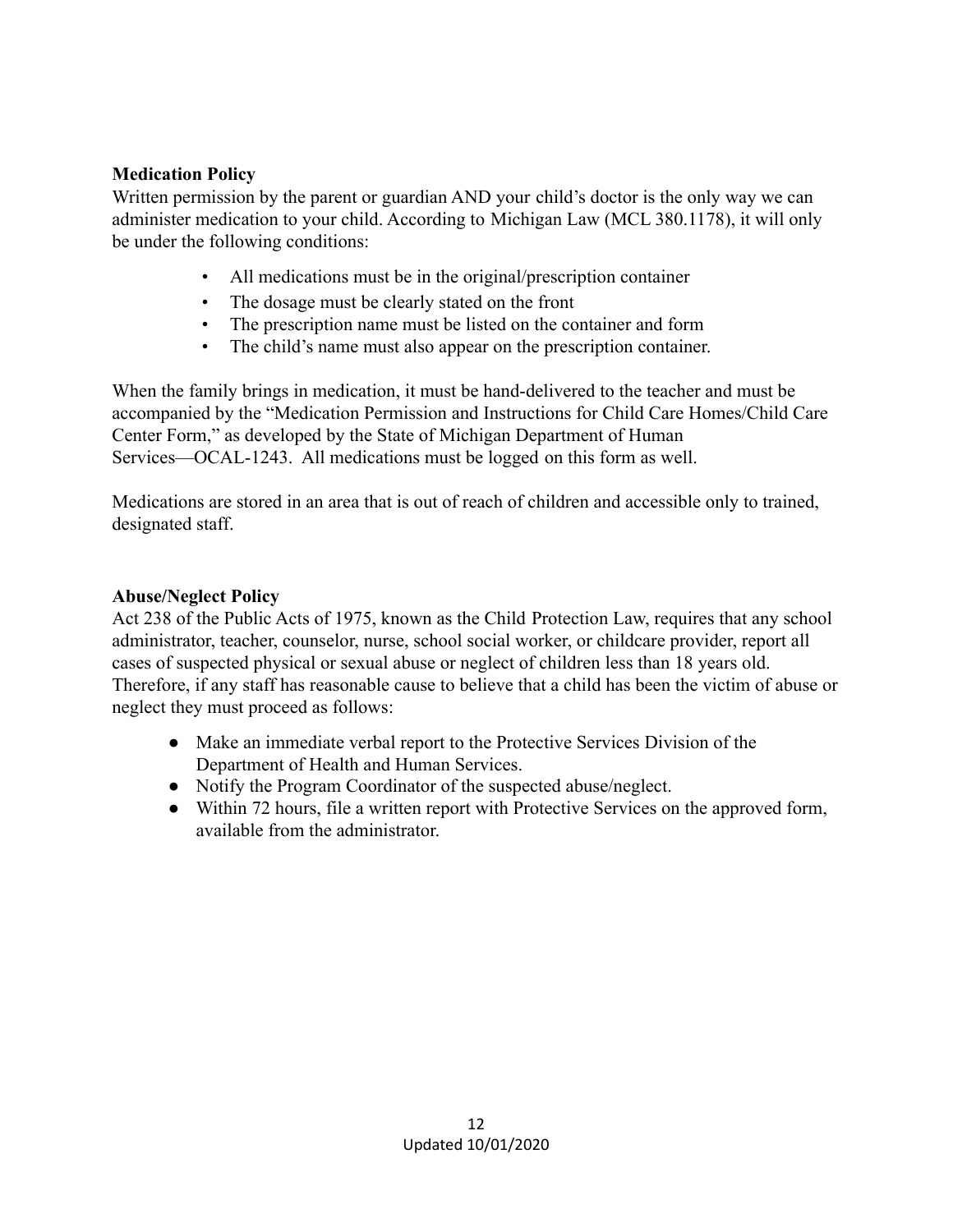# **Discipline/Guidance Policy**

Young children are just learning how to get along in a group. The role of the teacher is to help children learn acceptable ways to achieve the goals they seek. Teachers give children cues about which behaviors to maintain or avoid and which alternative behaviors may be more successful. The overall discipline policy in our program aims to help children learn to develop internal behavior controls and self-regulation. The staff uses specific strategies to help children move towards self-control.

Young children need a safe, positive and consistent environment. In order to provide this for all children, the staff in our program will use a variety of positive guidance techniques. These include:

- Staff keep student behavior expectations developmentally appropriate
- There are many choices available
- Staff members set clear limits for children's behavior
- A consistent daily routine is established
- Staff model respectful ways to interact with others and use materials
- Staff members plan for transitions

If a dispute or conflict arises, staff members will use the following conflict resolution steps

- Approach the situation calmly
- Acknowledge the feelings of all children
- Gather information about the conflict
- Restate the problem
- Ask for ideas for solutions, and choose one together
- Be prepared to give follow-up support

The use of physical punishment is not permitted in our program by anyone, including a family member, guardian or parent. Please understand that each situation is different as is each child. Although we have a discipline policy and trained staff who strive to support and protect all children at all times, there are times in which the classroom teacher may notify parents of problems that cannot be resolved or continue on a daily basis. It is our goal to work in partnership with families, to develop strategies and plans that work toward the best possible outcome for the child.

## **Dispute Resolution Policy**

We strive to work in a positive partnership with all of our families and strive to practice good problem-solving skills. However, there are times when a concern or complaint about your child's program may arise. If you have a concern, the best place to start is with your child's classroom teacher. Talk about your concern with him/her to find a solution. If an agreeable solution cannot be found, please address your concern with the program administrator. If necessary, the complaint can be brought to the Superintendent. Finally, if still unresolved the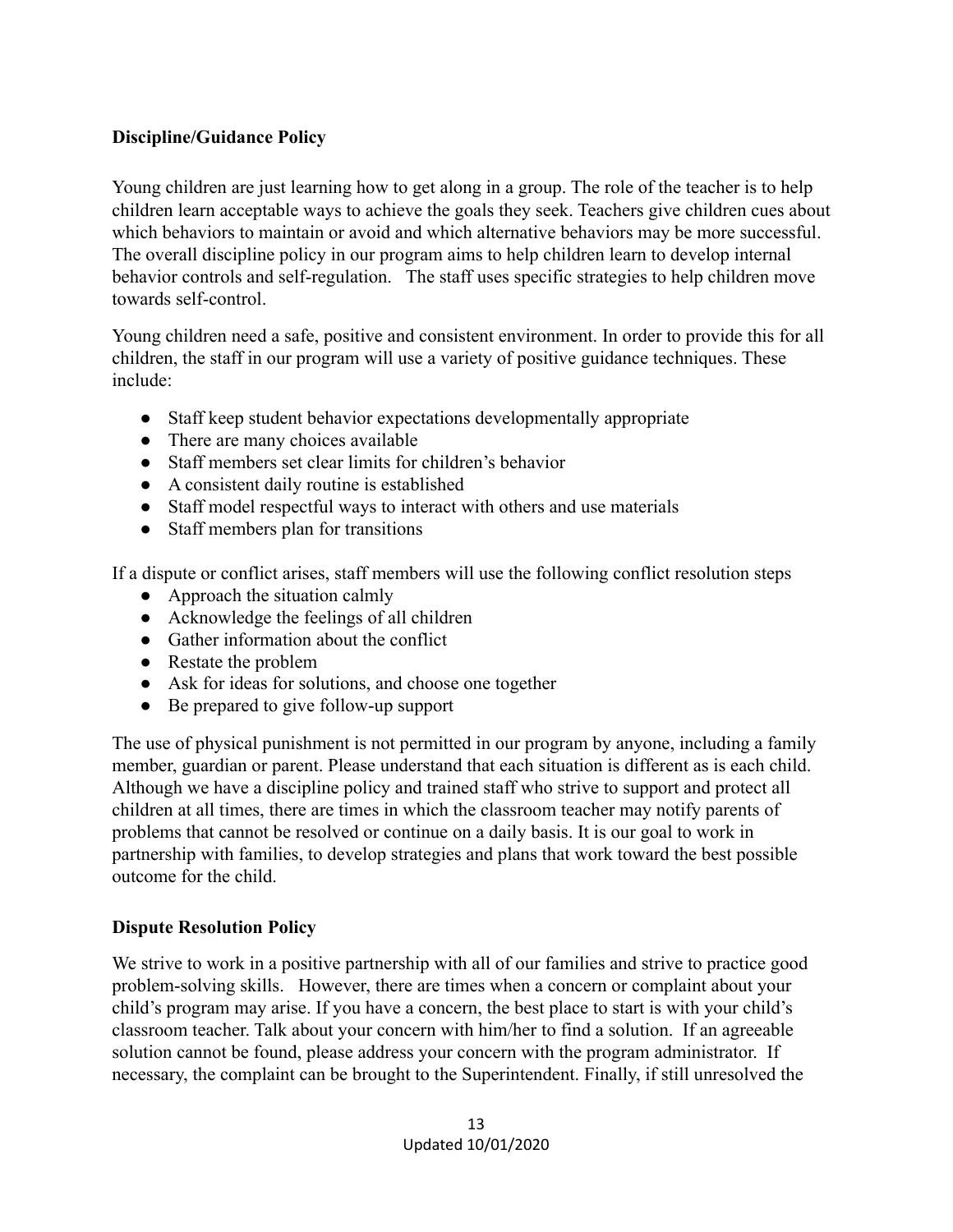complaint can be brought to the Shiawassee RESD Early Childhood Contact.The SRESD, as GSRP grantee, has the final authority in the resolution of all GSRP related disputes.

## **Licensing Notebook**

Our program maintains a LARA licensing notebook of all inspection reports, special investigations, and all related corrective action plans. This notebook will be available to parents for review during regular business hours, it is located in Eagles Nest Child Care. Licensing inspection and special investigation reports from the past two years are available on the Michigan Child Care website at www.michigan.gov/michildcare.

## **Calendar/Hours of Operation**

Monday, September 13<sup>th</sup> First Day at School

Currently, The Byron Education Association has not yet settled its contract and the calendar is only allowed to be released a month in advance. Once the contract is settled, a calendar will be sent home.

### **Daily Hours**

| Morning Session                | 9:00 a.m. to $12:00$ a.m. |
|--------------------------------|---------------------------|
| Afternoon Session              | 1:00 p.m. to 4:03 p.m.    |
| <b>Full School-Day Session</b> | 9:00 a.m. to 4:03 p.m.    |